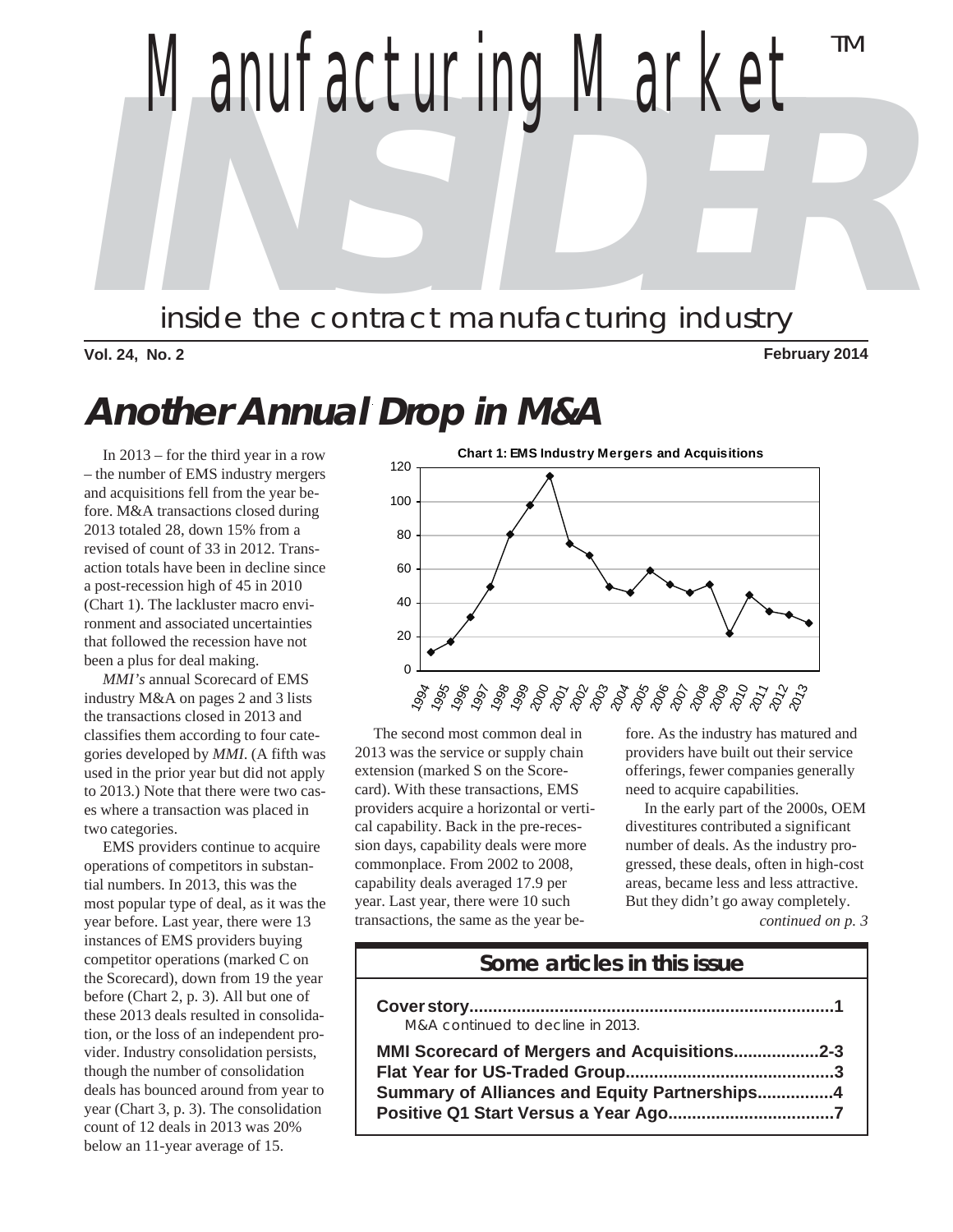|                                                                                                                                                                  |                                |                |                                                                                    | MMI Scorecard: EMS Industry Mergers and Acquisitions in 2013 |                                                                                                                                                                                                                                           |  |  |
|------------------------------------------------------------------------------------------------------------------------------------------------------------------|--------------------------------|----------------|------------------------------------------------------------------------------------|--------------------------------------------------------------|-------------------------------------------------------------------------------------------------------------------------------------------------------------------------------------------------------------------------------------------|--|--|
| Deal Maker                                                                                                                                                       | Home Base                      |                | Type Target                                                                        | Location                                                     | Some Details                                                                                                                                                                                                                              |  |  |
| Anuva Manufac-<br>turing Services                                                                                                                                | Morrisville, NC                | S              | <b>TriE Medical</b>                                                                | Morrisville, NC                                              | Anuva's owner acquired TriE, a medical device<br>development firm.                                                                                                                                                                        |  |  |
| Benchmark<br>Electronics                                                                                                                                         | Angleton, TX                   | $C^*$          | Suntron                                                                            | Phoenix, AZ<br>Tijuana, Mexico                               | Paid about \$19 M for Suntron, which was to contribute at<br>an annual run rate of about \$70 M.                                                                                                                                          |  |  |
|                                                                                                                                                                  |                                | $C^*$          | EMS operations of<br><b>CTS</b>                                                    | Lisle, IL                                                    | Bought CTS's EMS unit for \$75 M in cash. Benchmark<br>expects annual sales of about \$200 M from the unit, which                                                                                                                         |  |  |
|                                                                                                                                                                  |                                |                |                                                                                    |                                                              | had plants in 5 locations and about 1,000 employees.                                                                                                                                                                                      |  |  |
| Cemtrex                                                                                                                                                          | Farmingdale,<br><b>NY</b>      | $\mathsf{N}$   | <b>ROB Group</b>                                                                   | Neulingen, Germany                                           | Cemtrex, a publicy held instruments OEM, acquired the four<br>German companies of the ROB Group, which were forced<br>to file for insolvency in 2013. Together, the four companies<br>offer design services, EMS and cabling.             |  |  |
| Darekon Oy                                                                                                                                                       | Espoo, Finland C*              |                | Apelec Ov                                                                          | Helsinki, Finland                                            | Acquisition strengthens Darekon's design services and<br>expands its customer base.                                                                                                                                                       |  |  |
| Electronic<br>Instrumentation<br>and Technology                                                                                                                  | Sterling, VA                   | $\mathsf C$    | Suntron plant                                                                      | Methuen, MA                                                  |                                                                                                                                                                                                                                           |  |  |
| éolane                                                                                                                                                           | Le Fresne sur<br>Loire, France | $C^*$          | former Elcoteg<br>operation                                                        | Bangalore, India                                             | Purchased a former India subsidiary of Elcoteq, which was<br>declared bankrupt in 2011.                                                                                                                                                   |  |  |
| Fideltronik Group                                                                                                                                                | Sucha Beskid- O<br>zka, Poland |                | <b>Ascom Wireless</b><br>Solutions factory                                         | Herrljunga, Sweden                                           | Fideltronik took over the Ascom production and repair<br>facility, where 150 employees were to join Fideltronik.                                                                                                                          |  |  |
| Flextronics                                                                                                                                                      | Singapore                      | O              | Motorola Mobility<br>operations                                                    | Tianjin, China<br>Jaguariuna, Brazil                         | Bought Motorola Mobility's China factory outright and took<br>over the OEM's Brazil factory. Planned to pay about \$75 M<br>for the China factory and Brazil equipment.                                                                   |  |  |
|                                                                                                                                                                  |                                | S              | <b>RIWISA</b>                                                                      | Hagglingen, Switzerland                                      | Acquired a provider of high-volume, high-precision injection<br>molding and automation solutions with 300 employees.<br>Medical was one of three sectors served by RIWISA.                                                                |  |  |
| <b>HANZA</b>                                                                                                                                                     | Stocksund,<br>Sweden           | $\mathbb S$    | Alfaram                                                                            |                                                              | Finland, Slovakia, China Contract manufacturer HANZA acquired an international<br>cable group.                                                                                                                                            |  |  |
| Hunter<br>Technology                                                                                                                                             | Santa Clara,<br>СA             | $C^*$          | <b>NBS Design assets</b>                                                           | Milpitas, CA                                                 | Hunter bought NBS's equipment and inventory when<br>mounting liabilities forced NBS to cease operations.                                                                                                                                  |  |  |
| <b>Informatik</b><br>Information<br>Technologies                                                                                                                 | Istanbul, Turkey C*            |                | Solectron Elektronik                                                               | Istanbul, Turkey                                             | Turkish provider of IT and industrial products, which is also<br>an assembly partner of Fujitsu, acquired a former Solectron<br>(EMS) operation.                                                                                          |  |  |
| Jabil                                                                                                                                                            | St. Petersburg, S<br><b>FL</b> |                | Nypro                                                                              | Clinton, MA                                                  | Acquired a plastics manufacturer with \$1.2 B in 2012<br>revenue and about 10,000 employees for \$665 M. Serving<br>the healthcare, packaging and consumer electronics indus-<br>tries, Nypro had 20 manufacturing sites in 10 countries. |  |  |
|                                                                                                                                                                  |                                | $\circ$        | <b>IBM</b> operations                                                              | Poughkeepsie, NY                                             | At the Poughkeepsie site, Jabil took over portions of the<br>assembly operations performed on customer-configured<br>high-end systems, and the procurement operations and<br>assembly of large panel and mechanical subassemblies.        |  |  |
| <b>Key Tronic</b>                                                                                                                                                | Spokane<br>Valley, WA          | S              | Sabre Manufacturing Juarez, Mexico                                                 |                                                              | Acquired a sheet metal fabricator for about \$6.0 M in cash.<br>With annual revenue of over \$7.0 M, Sabre operated a<br>66,000-sq ft facility and employed about 90 people.                                                              |  |  |
| Natel Engineering Chatsworth,                                                                                                                                    | СA                             | $C^*$          | <b>EPIC Technologies</b>                                                           | Norwalk, OH                                                  | Natel, a microelectronics provider, acquired an EMS<br>provider with 2012 sales listed as \$210M.                                                                                                                                         |  |  |
| <b>Nistec</b>                                                                                                                                                    | <b>Israel</b>                  | $\mathbb S$    | Eltek                                                                              | <b>Israel</b>                                                | EMS provider Nistec acquired a controlling interest in<br>Eltek, a PCB fabricator.                                                                                                                                                        |  |  |
| <b>OSI Electronics</b>                                                                                                                                           | Camarillo, CA                  | $C^*$          | <b>Briton EMS</b>                                                                  | Bedford, UK                                                  | Acquired a 22,000-sq ft facility in the UK.                                                                                                                                                                                               |  |  |
| Probe<br>Manufacturing                                                                                                                                           | Irvine, CA                     | $\mathrm{C}^*$ | Trident Manufacturing Salt Lake City, UT                                           |                                                              | Trident had 2012 sales of about \$3 M.                                                                                                                                                                                                    |  |  |
| Sanmina                                                                                                                                                          | San Jose, CA                   |                | O, S factory of an uniden- not available<br>tified oil and gas<br>services company |                                                              | Sanmina spent about \$57.7 M to acquire a factory from a<br>major oil and gas services company. Acquired capabilities<br>include precision machining, assembly and system build.                                                          |  |  |
| Season Group                                                                                                                                                     | Hong Kong                      | $C^*$          | Outsource Elec-<br>tronics Limited                                                 | Havant, UK                                                   | Deal gives Season Group the ability to provide EMS in<br>Europe from its own 25,000-sq ft factory.                                                                                                                                        |  |  |
| C = CM acquiring or merging with CM operation. O = OEM divesting OEM operation. S = service or supply chain extension.<br>$N = new player.$ *Consolidation deal. |                                |                |                                                                                    |                                                              |                                                                                                                                                                                                                                           |  |  |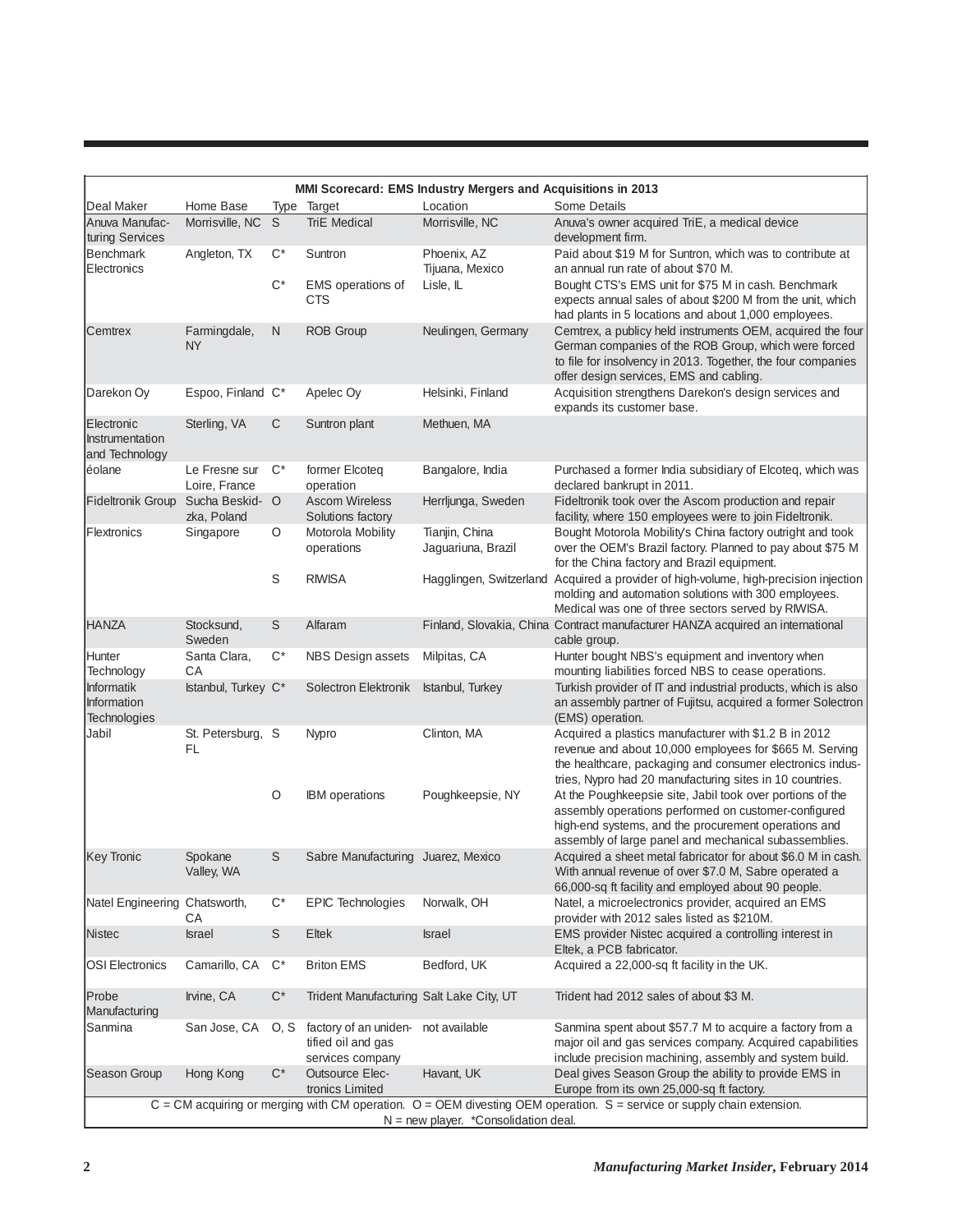| Home Base                     |              |                                            | Location                                    | Some Details                                                                                                                                                                                                   |
|-------------------------------|--------------|--------------------------------------------|---------------------------------------------|----------------------------------------------------------------------------------------------------------------------------------------------------------------------------------------------------------------|
|                               |              |                                            | Bradenton, FL                               | Acquired a \$12 M-a-year contract manufacturing<br>business including a cable and wire harness division.                                                                                                       |
|                               | S            | <b>Aydin Displays</b>                      | Birdsboro, PA                               | Purchased a developer of flat panel display and touch-<br>screen solutions. Aydin was an \$18 M-a-year business.                                                                                               |
|                               | S            | <b>Beckwood Services</b>                   | Plaistow. NH                                | Acquired an electromechanical contract manufacturer<br>with an \$18 M-a-year business.                                                                                                                         |
| Shannon.<br><b>Ireland</b>    | N.           | <b>Ingenion Design</b>                     | Kimbolton, UK                               | Manufacturer of tank monitoring equipment and HVAC<br>controls bought an Irish provider of end-to-end services.                                                                                                |
| Seefeld.<br>Germany           | $C^*$        | <b>SRI Holding</b>                         | Durach, Germany                             | SRI filed for insolvency in 2012.                                                                                                                                                                              |
| Los Angeles/<br>Santa Ana, CA | <sup>N</sup> | <b>Smart Electronics &amp;</b><br>Assembly | Anaheim, CA                                 | Vance Street acquired EMS provider Smart Electronics<br>to make it a division of Secure Communication Systems,<br>a maker of rugged handheld and deployable computer<br>systems and data encryption equipment. |
|                               |              |                                            | Type Target<br>Schaumburg, IL C*, S Creonix | <b>MMI Scorecard: EMS Industry Mergers and Acquisitions in 2013</b><br>$C = CM$ acquiring or merging with CM operation. $O = OEM$ divesting OEM operation. S = service or supply chain extension.              |

 $N = new$  player. \*Consolidation deal

■2013  $2012$ 

10

15

20

25





**Chart 3: Consolidation Deals**

 $\Omega$ 5 2003 2004 2005 2006 2007 2008 2009 2010 2011 2012 2013

For 2013, *MMI* counted four OEM divestitures (marked O), surprisingly up from two the year before.

 One might think that a mature EMS industry, notorious for low margins, would not attract any new players.

### Results

# **Flat Year for US-Traded Group**

 If *MMI's* projections were on target, combined 2013 revenue for the six largest US-traded EMS providers would have indicated a slightly down year (*MMI* was estimating -1.2%). Fortunately, fourth-quarter results on the whole came in better than expected, and 2013 will go down as a flat year for this US-traded group.

However, that has not been the case. Three companies entered the EMS industry via acquisition last year (marked N) versus four the year before.

 *MMI* also keeps track of alliances and equity partnerships, which are an

 Revenue for the six providers totaled \$59.34 billion in 2013 compared with \$59.48 billion in 2012. Last year, sales declines at three providers offset revenue growth at two providers, with the sixth company (**Flextronics**) holding a neutral position with flat sales. Annual growth rates ranged from 4.9% for **Jabil** to -10.9% for **Celestica** (Table 1, p. 5).

 In Q4, the six providers together generated sales of \$15.97 billion, up 7.1% from the same period a year ago. For the second quarter in a row, the

alternative to M&A deals. In 2013, there were 12 of these partnerships, down from 17 formed the year before (see table, p. 4).

 Note that the M&A Scorecard does not include private equity deals or divested assets sold to industry outsiders.

group's revenue grew year over year. This growth was driven by Flextronics and, to a lesser extent, **Benchmark Electronics**, both of which attained double-digit growth (Table 1). They were the only two companies with appreciable Q4 growth on a year-overyear basis.

 On a sequential basis, the group's Q4 revenue rose 3.8%, again largely thanks to Flextronics with support from Benchmark. They were the only providers to increase their sales sequentially, and both posted double-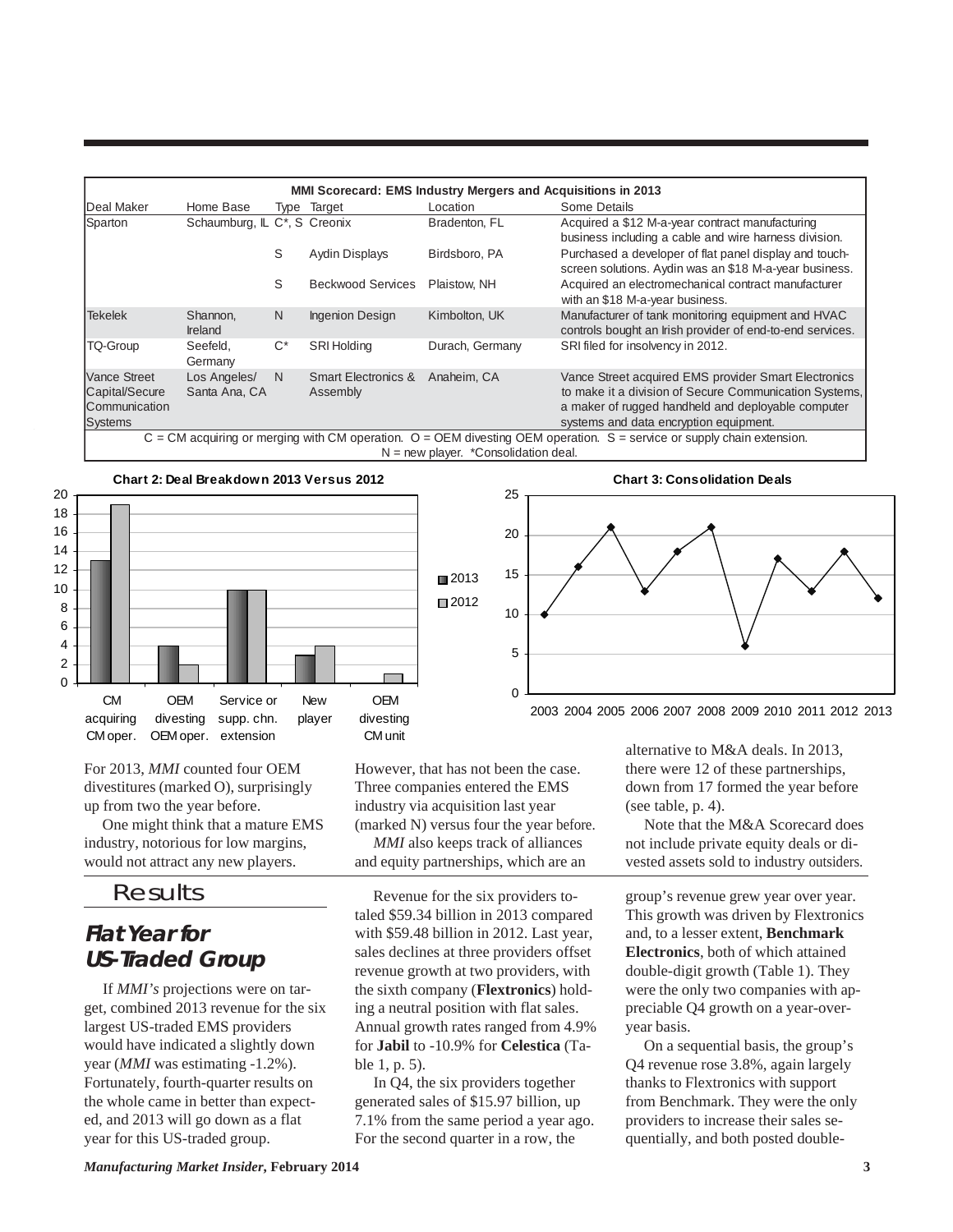|                                       |                                              |                                     |                                 | <b>EMS Industry Alliances and Equity Partnerships in 2013</b>                                                                                                                    |
|---------------------------------------|----------------------------------------------|-------------------------------------|---------------------------------|----------------------------------------------------------------------------------------------------------------------------------------------------------------------------------|
| Company                               | Home Base                                    | Partner                             | Location                        | Some Details                                                                                                                                                                     |
| Absolute EMS                          | Santa Clara, CA                              | <b>lonics EMS</b>                   | Calamba, Laguna,<br>Philippines | Alliance was formed for Absolute customers that must scale<br>volumes quickly and easily.                                                                                        |
| Cal-Comp<br>Electronics               | Bangkok, Thailand                            | Memoright<br>Memoritech             | Cayman Islands                  | Cal-Comp planned to invest no more than \$1M to obtain know-<br>how for manufacturing solid state drive products.                                                                |
| Delta Group<br>Electronics            | Albuquerque, NM                              | <b>QCMI</b>                         | Colorado Springs,<br>CO         | The two EMS providers will jointly market EMS in Colorado.                                                                                                                       |
| <b>ESCATEC</b>                        | Penang, Malaysia                             | UID                                 | Ludwigsburg,<br>Germany         | EMS provider ESCATEC formed a partnership with German<br>design company UID to offer a complete solution.                                                                        |
| Fideltronik                           | Sucha Beskidzka,<br>Poland                   | Omni alliance                       | Oslo, Norway                    | Joined Norway-based alliance, which can take projects from<br>start to finish.                                                                                                   |
| <b>IFirstronic</b>                    | Grand Rapids, MI                             | Maxway Technology                   | Shenzhen, China                 | In Shenzhen, the companies formed a joint venture that gives<br>Firstronic a footprint in China and provides Maxway with<br>access to manufacturing in the U.S. or Europe.       |
| Flextronics                           | Singapore                                    | Powermat<br>Technologies            | Neve Ilan, Israel               | Flextronics has invested in Powermat, and the two companies<br>will collaborate on the design, manufacturing and go-to-market<br>of wireless charging solutions for mobile OEMs. |
| Industry (Foxconn)                    | Hon Hai Precision New Taipei, Taiwan Mozilla |                                     | Mountain View, CA               | Reportedly, Hon Hai is developing more than five devices that<br>run on Mozilla's Firefox mobile operating system.                                                               |
| Jabil                                 | St. Petersburg, FL                           | <b>UPS</b>                          | Atlanta, GA                     | Jabil Aftermarket Services and UPS's logistics and distribution<br>business teamed up to provide reverse logistics services.                                                     |
| Plexus                                | Neenah, WI                                   | U.S.R. Electronic<br><b>Systems</b> | Karmiel, Israel                 | U.S.R. will support Plexus customers requiring EMS in Israel,<br>while Plexus will offer services to U.S.R. customers in<br>loccations where U.S.R. does not operate.            |
| SigmaTron<br>International            | Elk Grove Village,<br>IL                     | Infinite Vision                     | Scotts Valley, CA               | EMS company and product development firm join forces for<br>projects requiring product development and manufacturing.                                                            |
| <b>ISurface Mount</b><br>Technologies | Anaheim, CA                                  | Eruston                             | Irvine, CA                      | EMS provider Surface Mount Technologies and Eruston, a<br>manufacturer of press-fit motherboards and enclosures, are<br>jointly offering complete turnkey manufacturing.         |

digit gains, which were more than enough to outweigh declines at the other four providers (Table 1, p. 5).

 Sequential growth exceeded *MMI's* estimate of a 0.4% decline by 4.2 percentage points, while the year-on-year increase beat *MMI's* projection of 2.8% by 4.3 percentage points. Group sales in Q4 were \$630 million, or 4.1%, above *MMI's* estimate for the quarter (Nov. 2013, p. 6). *MMI* based its estimates on the midpoint of each company's sales guidance for Q4. Both Benchmark and Flextronics surpassed their guidance, while Jabil reported sales above the midpoint of its guidance.

 Five out of six providers follow GAAP accounting rules, while the sixth, Celestica, adheres to IFRS reporting standards. For the five GAAP companies, GAAP gross margin in Q4 was a combined 6.8%, up 10 basis points sequentially and 90 basis points year over year. Jabil and Benchmark were able to raise their gross margins

from Q3, while all but Plexus improved their margins from the yearearlier period.

 Together, the five companies in Q4 produced a GAAP operating margin of 3.2%, up 80 basis points sequentially and 110 basis points year over year. Their GAAP operating margin increased quarter to quarter throughout 2013. What's more, this was the first quarter that they collectively achieved a GAAP operating margin as high as 3.2% since Q4 2010. Benchmark's operating margin of 8% was well above results turned in by the other GAAP companies. Flextronics, Jabil and Benchmark improved their GAAP operating margins from the prior quarter, while all but Jabil boosted their margins from a year earlier. As for the lone IFRS reporting company, Celestica saw its IFRS operating margin drop from the prior quarter but increase from the year-ago period (Table 1).

 On a sequential basis, GAAP net income for the five companies in Q4 grew faster than sales did. Their aggregate net income of \$371.4 million increased 11.8%, while sales went up 4.6%. Flextronics and Benchmark were responsible for the sequential gain in net income as they were the only GAAP companies that improved their bottom lines from Q3. On a yearover-year basis, GAAP net income growth was much higher than the increase in revenue. Net income surged 90% compared with an 8.3% advance in sales. All five companies succeeded in boosting their net income from a year earlier. Q4 net margin for the GAAP reporting companies was 2.6%, up 20 basis points sequentially and 110 basis points year over year.

 For 2013, however, combined GAAP net income for the five companies fell despite sales growth. Net income for the year dropped 18.7% to \$953 million, whereas sales grew 1.2%. Benchmark and **Plexus** were the only two companies to accomplish annual increases in GAAP net income.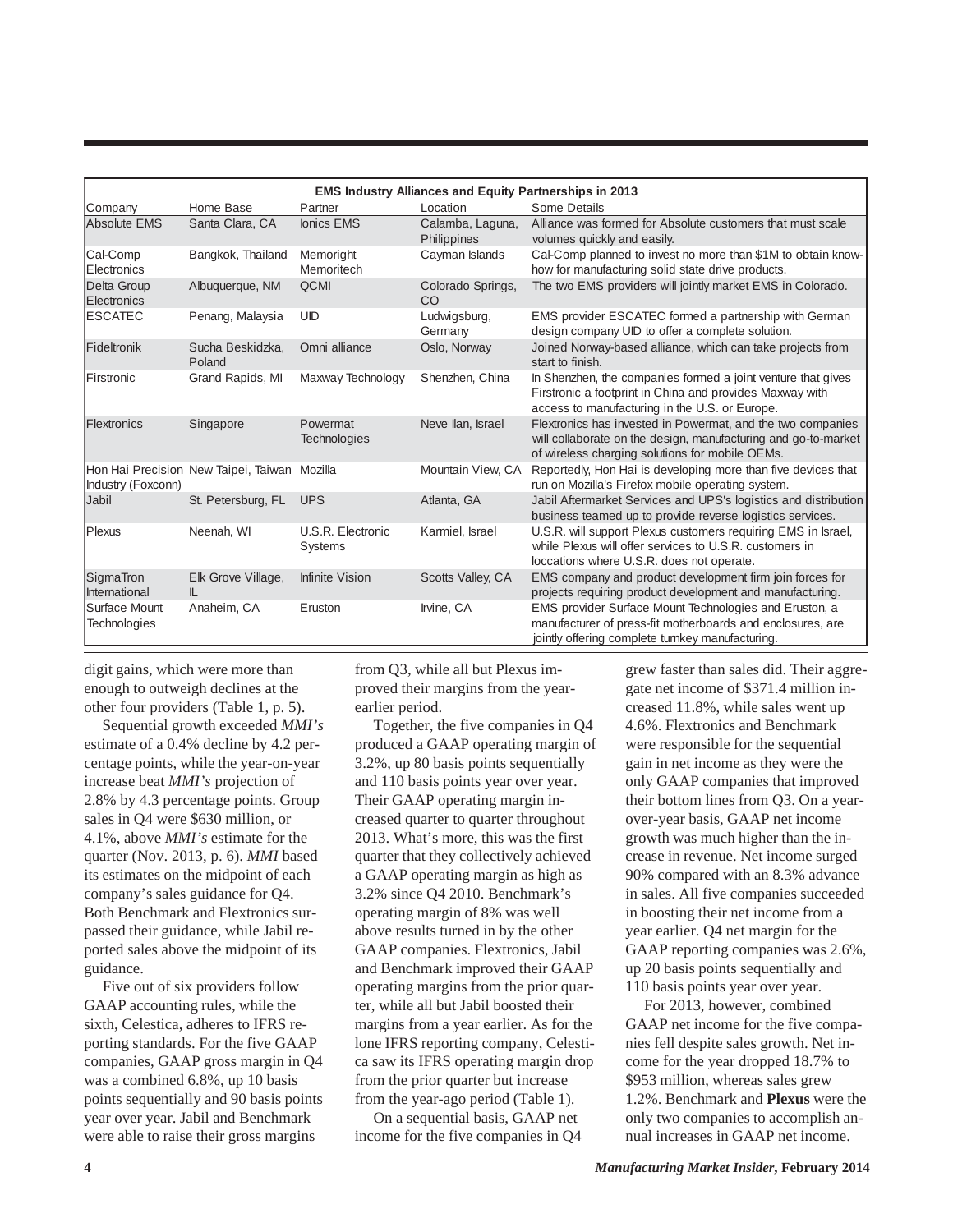|                                 |                                                                                                                                                                                                                                                                                                                                                                                                             |                 |                       | Table 1: Q4 and 2013 Results for the Six Largest US-Traded EMS Providers (M US\$ or %) |        |                                                                |                                                    |             |                  |                  |                  |                            |       |     |               |                                                 |        |                     |                              |
|---------------------------------|-------------------------------------------------------------------------------------------------------------------------------------------------------------------------------------------------------------------------------------------------------------------------------------------------------------------------------------------------------------------------------------------------------------|-----------------|-----------------------|----------------------------------------------------------------------------------------|--------|----------------------------------------------------------------|----------------------------------------------------|-------------|------------------|------------------|------------------|----------------------------|-------|-----|---------------|-------------------------------------------------|--------|---------------------|------------------------------|
| Company                         | Q4 '13<br>sales                                                                                                                                                                                                                                                                                                                                                                                             | Q3 '13<br>sales | Qtr.-<br>qtr.<br>cha. | Q4 '12 Yr.-yr.<br>sales chq.                                                           |        | Q4 '13 Q3 '13 Q4 '12 Q4 '13 Q3 '13 Q4 '12 Q4 '13 Q3 '13 Q4 '12 | gross gross gross oper. oper. oper.<br>marg. marg. | marg. marg. |                  | marg.            | marg.            | net inc. net inc. net inc. |       |     | 2013<br>sales | 2012 Yr.-yr.<br>sales chg.                      |        | 2013<br>net<br>inc. | 2012<br>net<br>inc.          |
| <b>Flextronics</b>              | 7.183.4                                                                                                                                                                                                                                                                                                                                                                                                     | 6.410.1 12.1    |                       | 6,123.3 17.3                                                                           |        | 5.5                                                            | 5.7                                                | 4.0         | 2.3 <sup>1</sup> | 2.2 <sup>1</sup> | 0.5 <sup>1</sup> |                            |       |     |               | 145.2 118.2 54.6 <sup>2</sup> 24,679.9 24,644.1 |        |                     | 0.1 273.4 495.2 <sup>2</sup> |
| Jabil <sup>3</sup>              | 4,611.4                                                                                                                                                                                                                                                                                                                                                                                                     | 4,814.9         | $-4.2$                | 4,637.0                                                                                | $-0.6$ | 8.0                                                            | 7.3                                                | 7.6         | 3.7              | 1.8              | 3.7              | 117.9                      | 127.0 |     |               | 105.8 18,311.4 17,462.2                         |        |                     | 4.9 383.5 387.6              |
| Sanmina                         | 1.447.5                                                                                                                                                                                                                                                                                                                                                                                                     | $1,505.3 -3.8$  |                       | $1.494.9 - 3.2$                                                                        |        | 7.7                                                            | 7.7                                                | 6.5         | 2.7              | 3.0              | 2.1              | 23.1                       | 38.8  |     | 0.6 5,869.6   | 6,085.9                                         |        | $-3.6$ 101.8 172.3  |                              |
| <b>Benchmark</b>                | 756.8                                                                                                                                                                                                                                                                                                                                                                                                       | 599.7 26.2      |                       | 633.9 19.4                                                                             |        | 7.9                                                            | 7.6                                                | 7.2         | 8.0              | 4.9              | 3.9              | 67.5                       | 23.7  |     |               | 18.1 2,506.5 2,468.2                            | 1.6    | 111.2               | 56.6                         |
| <b>Plexus</b>                   | 533.9                                                                                                                                                                                                                                                                                                                                                                                                       | 567.7 -6.0      |                       | 530.5                                                                                  | 0.6    | 9.6                                                            | 9.6                                                | 9.6         | 4.1              | 4.7              | 4.0              | 17.7                       | 24.5  |     | 16.6 2,231.3  | 2,307.6                                         | $-3.3$ | 83.4                | 60.8                         |
| Subtotal/avg. 14,533.0 13,897.7 |                                                                                                                                                                                                                                                                                                                                                                                                             |                 |                       | 4.6 13,419.6 8.3                                                                       |        | 6.8                                                            | 6.7                                                | 5.9         | 3.2              | 2.4              |                  | 2.1 371.4 332.2            |       |     |               | 195.7 53,598.7 52,968.0                         |        |                     | 1.2 953.3 1.172.5            |
| Celestica                       | 1.436.7                                                                                                                                                                                                                                                                                                                                                                                                     | 1.491.9 -3.7    |                       | 1.496.2                                                                                | $-4.0$ | 7.2                                                            | 6.9                                                | 6.7         | 1.5              | 4.3              | 0.2              | 22.1                       | 57.4  | 7.2 |               | 5,796.1 6,507.2 -10.9 118.0 117.7               |        |                     |                              |
| Total/avg. 15,969.7 15,389.6    |                                                                                                                                                                                                                                                                                                                                                                                                             |                 |                       | 3.8 14.915.8                                                                           | - 7.1  |                                                                |                                                    |             |                  |                  |                  |                            |       |     |               | 59,394.8 59,475.2                               | $-0.1$ |                     |                              |
|                                 | All results are based on GAAP except those of Celestica, which has adopted IFRS reporting. With the exception of sales, GAAP and IFRS results are not necessarily comparable.<br><sup>1</sup> Intangible amortization was subtracted from reported operating income. <sup>2</sup> Net income from continuing operations. <sup>3</sup> For Jabil, Q4 '13 corresponds to the quarter ended November 30, 2013. |                 |                       |                                                                                        |        |                                                                |                                                    |             |                  |                  |                  |                            |       |     |               |                                                 |        |                     |                              |

**Q4 summaries for four providers**

 Last month's issue covered quarterly results for two out of the six largest US-traded EMS providers. Results for the four other companies are briefly summarized below. However, March quarter sales and non-GAAP EPS guidance for these companies appear in Table 1A on p. 8.

 **Benchmark Electronics**. Q4 revenue of \$757 million easily beat guidance of \$685 million to \$715 million on higher than forecasted demand in the computing, medical, and test and instrumentations sectors. Revenue grew 26% sequentially and 19% year over year. Non-GAAP EPS of \$0.43 also surpassed guidance, which called for \$0.34 to \$0.38 a share, while rising 39% sequentially and 30% year over year.

 The company's **CTS** acquisition contributed about \$50 million in Q4 revenue. Organic growth in the quarter was 8% on a year-over-year basis.

 Benchmark earned GAAP net income of \$67.5 million, or \$1.24 a share, up from \$23.7 million, or \$0.43 a share, in the prior quarter and \$18.1 million, or \$0.33 a share, in the yearearlier period. GAAP results include Thailand flood insurance recoveries of \$28 million net of taxes, restructuring charges and integration- and acquisition-related costs totaling \$1.3 million net of taxes, and a US tax benefit of \$17.5 million. Together, these three items added \$0.81 to EPS. Non-GAAP

net income was \$23.5 million versus \$16.9 million in Q3 and \$18.0 million a year ago.

 Non-GAAP operating margin came in at 4.1%, up 60 basis points sequentially and 40 basis points year over year. The company said volume and operating leverage, productivity improvements, cost controls and mix contributed to these results.

 On a sequential basis, Q4 revenue was up in all of the company's sectors, as expected. Computing revenue (32% of total sales), which is subject to the highest level of seasonality, grew 35%, with eight of the top 10 computing customers exceeding expectations. Industrial control business (27% of sales), which included CTS customers in this segment, increased 10%. Test and instrumentation revenue (7% of sales) rose 23% on program wins and increased demand levels in the semiconductor capital equipment space. Medical business (10% of sales) was up 8%, while telecom revenue (24% of sales) surged 51%, aided by new programs from the CTS acquisition and a program ramp delayed from Q3.

 During the quarter, Benchmark booked 33 new programs, including 10 engineering projects, with an estimated annual run rate of between \$150 million and \$180 million.

 At the midpoint of guidance for this year's first quarter, sales would be up 19% year over year. The company estimates that about 60% of the increase

would be acquisition-related. On a sequential basis, however, Q1 revenue would be down 15% at the midpoint. According to Benchmark, its computing sector will experience a typical first-quarter decline from the prior quarter, while the combined performance of the remaining sectors is expected to be flat.

 Guidance reflects a non-GAAP operating margin of 3.3% at the midpoint, which is below the prior quarter's margin and the company's 4% target mainly due to deleveraging. Benchmark expects to return to 4% plus operating margins in the second half of the year, which was the company's original time frame for reaching the 4% goal (Oct. 2013, p. 2).

 **Celestica**. The company recorded Q4 sales of \$1.44 billion, down 4% sequentially and year over year. Revenue was within guidance of \$1.4 billion to \$1.5 billion but below the midpoint primarily due to demand softness in the company's communications end market. Non-IFRS EPS of \$0.24 came in one cent above the midpoint of guidance of \$0.20 to \$0.26. This adjusted EPS improved 9% from the prior quarter but declined 4% from the year-earlier period.

 In Q4, Celestica produced IFRS net earnings of \$22.1 million, or \$0.12 a share, up from \$7.2 million, or \$0.04 a share, a year earlier. The increase in results primarily came from impairment charges taken in Q4 2012. Non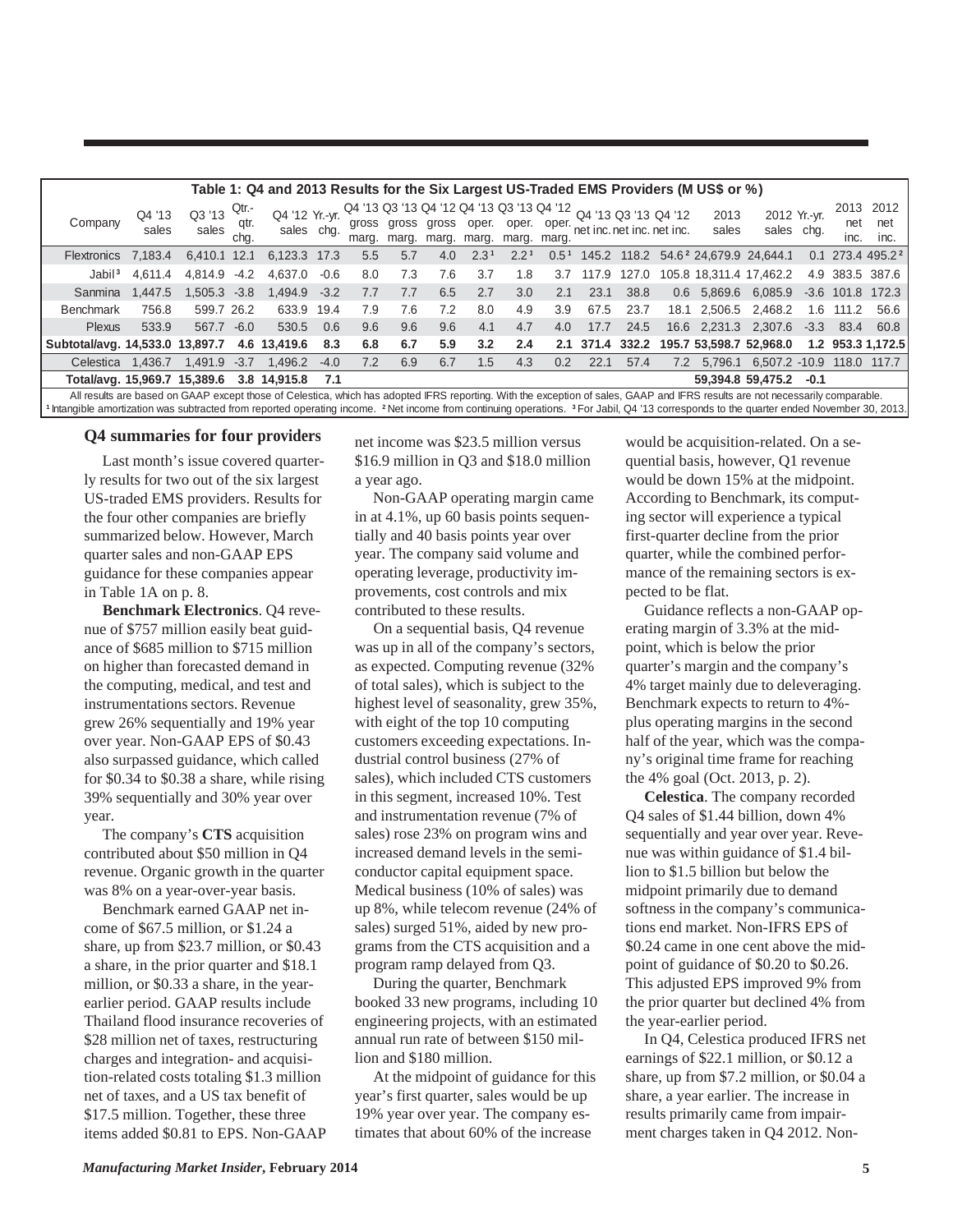IFRS earnings of \$44.4 million were down 12% year over year.

 Non-IFRS gross margin was 7.4%, up 30 basis points sequentially and 50 basis points year over year primarily due to improved program mix, recoveries and cost management. Non-IFRS operating margin of 3.3% was 10 basis points higher than in Q3 and 20 basis points above the year-ago level. The latter gain resulted from a better mix and a focus on cost productivity.

 In line with expectations, revenue from the company's diversified end markets (27% of total sales) decreased 2% sequentially, as growth from the company's semiconductor, industrial and healthcare markets was more than offset by a sequential decline in solar business. On a year-over-year basis, diversified sales increased 11% with strong growth in the industrial, semiconductor and aerospace and defense markets, driven mainly by new programs, though healthcare business declined because of program transitions.

 Communications business (41% of sales) fell 12% quarter on quarter, a drop that was greater than anticipated. The company experienced lower-thanexpected demand from some key customers in this market. Versus a year earlier, communications revenue grew 6%, largely due to new programs.

 Storage revenue (15% of sales) rose 7% sequentially, which was below expectations. Compared with the yearago quarter, storage revenue was up 9% primarily as a result of new programs.

 Revenue from the server segment (11% of sales) grew 10% from Q3 as expected due to improved demand. On a year-over-year basis, revenue dropped 39% because of overall weaker demand and the previously disclosed insourcing of a lower-margin assembly program.

 The company's consumer end market (6% of sales) increased 2% sequentially but fell 36% year over year. This decline stemmed from program

transitions that reflect de-emphasis of parts of Celestica's consumer business.

 Celestica's Q1 guidance has been adversely affected by seasonality and a demand environment that continues to be challenging. At the midpoint of guidance, revenue would decline by 6% sequentially and 2% year over year. On a sequential basis, Celestica expects relatively flat Q1 sales from diversified end markets, a low to mid single-digit decline for communications business, essentially flat sales from the storage segment, and a drop of about 20% for revenue from both the server and consumer end markets. In a year-earlier comparison, the Q1 outlook calls for double-digit growth for diversified revenue, low to mid single-digit growth for communications business and strong double-digit growth for storage sales. In addition, the company is projecting an impact on server revenue in Q1 versus year earlier caused by weak demand from its current customers and the aforementioned insourcing of an assembly program.

 Celestica is forecasting a non-IFRS operating margin of 3% at the midpoint of guidance.

 **Flextronics**. For its fiscal Q3 ended Dec. 31, 2013, sales totaled \$7.18 billion, up 12% sequentially, driven mostly by growth in the company's High Velocity Solutions (HVS) business. On a year-over-year basis, sales rose 17%, thanks to double-digit increases in HVS and High Reliability Solutions (HRS), which outweighed a single-digit decline in Integrated Network Solutions (INS) business. Non-GAAP EPS of \$0.26 was up 18% sequentially and, when limited to continuing operations, also grew 18% year over year. Both revenue and non-GAAP EPS exceeded the guidance for each.

 Non-GAAP operating income amounted to \$187.2 million, up 18% from the prior quarter and 28% from the year-earlier period. GAAP operating income was \$174.0 million, compared with \$149.9 million in the previous quarter and \$34.9 million in the same period a year ago. (Flextronics does not include intangible amortization in GAAP operating income.)

 GAAP net income from continuing operations came to \$145.2 million, or \$0.23 a share, up from \$118.2 million, or \$0.19 a share, in the prior period, and \$54.6 million, or \$0.08 a share, a year earlier.

 Non-GAAP gross margin stood at 5.6%, down 20 basis points sequentially and 10 basis points year over year. Still, non-GAAP gross profit increased 8% sequentially, as better utilization and overhead absorption, continued improvement in printed circuit board (Multek) operations, and to a lesser extent, the remaining incremental benefit from restructuring were undercut to some degree by some operational inefficiencies and greater product ramp costs associated with several complex programs. Non-GAAP operating margin came in at 2.6%, up 10 basis points sequentially due to operating income expansion and 20 basis points year over year.

 During the quarter, the company generated free cash flow of \$614 million, which benefited from customer advances of about \$700 million to offset elevated inventory levels.

 INS revenue (36% of total sales) was flat versus the prior quarter, slightly better than expectations. Telecom and networking both declined by single digits sequentially, while the server and storage area grew by double digits due to new program ramps and better demand for certain customers' products. Compared with a year earlier, INS revenue fell 4%.

 Industrial and Emerging Industries business (13% of sales) was down 1% sequentially, better than expectations of a high single-digit decline, as a small group of customers saw slightly better than expected demand. On a year-over-year basis, IEI sales in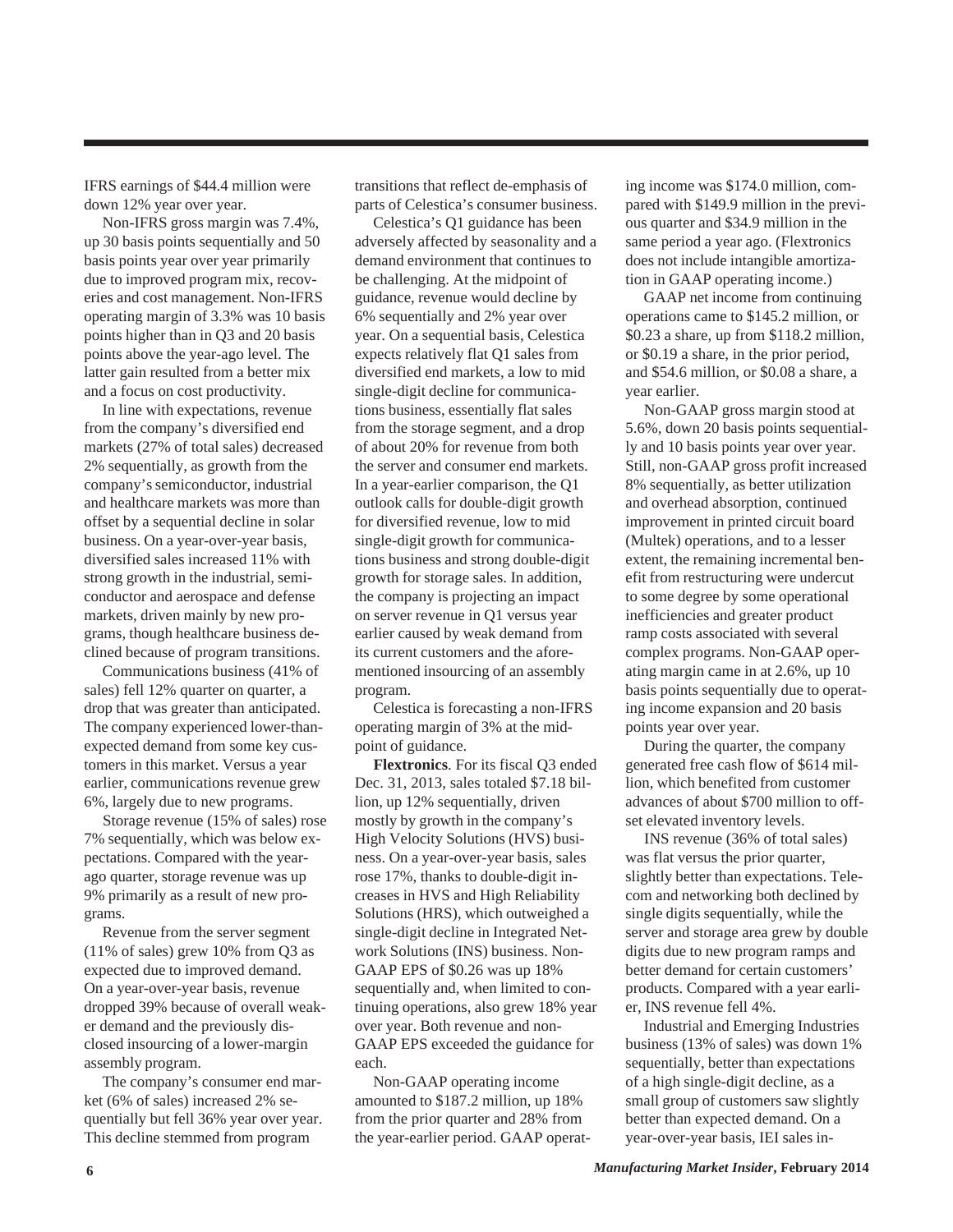creased 2%.

 HRS revenue (12% of sales) rose 5% sequentially, which was above expectations of a low-single digit decline, and grew 15% year over year. The slight sequential upside was related to a few medical customers surpassing previously reduced forecasts and a slight upside in automotive as well.

 HVS business (39% of sales) climbed 35% quarter on quarter, well above a projected increase of 15% to 25% due to stronger than expected ramps across multiple new programs combined with fewer component constraints than expected. The company pointed out that this growth was broad-based. Versus a year ago, HVS business was up 57%.

For the March quarter, Flextronics is forecasting sequential declines of about 10% for INS and about 25% to 30% for HVS, sequential growth in low single digits for IEI, and a sequential drop in low single digits for HRS.

 The company plans to reduce its workforce and make other cost cutting moves during the March quarter, with most actions focused on reducing SG&A expenses. As a result, the company expects to record pretax charges of \$30 million to \$35 million mainly comprised of employee severance and benefit costs. Cost reduction activities will potentially yield annualized savings of about \$60 million.

 When asked about **Lenovo's** prospective acquisition of **Motorola Mobility**, Flextronics' only 10%-plus customer in the quarter, from **Google**, Flextronics CEO Mike McNamara told analysts that his company will look to build on its relationship with Lenovo.

 **Sanmina**. For its fiscal Q1 ended Dec. 28, 2013, the company reported sales of \$1.45 billion, down 4% sequentially and 3% year over year. Non-GAAP EPS amounted to \$0.41, down 11% sequentially but up 41% year over year. Sales were at the midpoint of revenue guidance, while EPS came in at the high end of earnings

guidance.

 The company earned GAAP net income of \$23.1 million, or \$0.26 a share, down from \$38.8 million, or \$0.44 a share, in the September quarter, but up from \$621,000, or \$0.01 a share, in the year-ago period. GAAP net income for the September quarter included a tax benefit of \$21.5 million, or \$0.25 a share. When this benefit is excluded, GAAP EPS is up both sequentially and year on year.

 Non-GAAP gross margin equaled 7.8%, unchanged from the prior quarter but up 100 basis points from a year earlier. The company's Integrated Manufacturing Solutions segment produced a non-GAAP gross margin of 7.0%, up 40 basis points sequentially in spite of a 5% drop in revenue. The margin improvement was driven by mix and execution. Versus a year earlier, the margin gain was 120 basis points. Sanmina's other segment, Components, Products and Services, turned in a non-GAAP gross margin of 9.1%, down 180 basis points sequentially. Disappointing performance of several plants in the company's mechanical systems division presented the biggest challenge in this segment. On a year-over-year basis, CPS's non-GAAP gross margin declined by 40 basis points.

 Sanmina recorded non-GAAP operating income of \$48.6 million, down 13% from the prior quarter. Non-GAAP operating margin amounted to 3.4%, down 30 basis points sequentially but up 60 basis points year on year.

 Sales were down quarter on quarter in two of the company's four end markets, but that was enough to produce the sequential decline in total revenue. Communications Networks revenue (48% of total sales) fell 9% sequentially, while the company's outlook was for flat sales. The company saw weaker than expected demand, and some push-outs occurred during the quarter. Consistent with guidance, Computing and Storage business (13% of sales)

was down 3% sequentially as Sanmina continues to experience weaker demand in this market segment.

 On the other hand, Multimedia sales (9% of sales) grew 6% from the prior quarter, exceeding expectations of a sales drop. All the key markets in this segment were strong. Revenue from the Defense/Industrial/Medical segment (30% of sales) rose 1%, nearly in line with the company's forecast for flat sales. Industrial business showed strong growth, offset by declines in the medical and defense subsegments.

 For the March quarter, the company expects demand to be seasonally slower but stable, with some improvements anticipated during the quarter. On a sequential basis, Sanmina is forecasting Communications Networks and Multimedia to be slightly down, Defense/Industrial/Medical to be up, and Computing and Storage to be flat. The company is projecting a non-GAAP operating margin of 3.1% to 3.5%.

 Sanmina's outlook for its fiscal 2014 is for modest growth and improvements in its financial results.

## **Positive Q1 Start Versus a Year Ago**

 Coming off a flat 2013, the six largest US-traded providers will see their combined Q1 sales take a small step upward from the year-ago quarter if *MMI's* estimates hold true. The newsletter is projecting that sales will total \$13.7 billion, representing growth of 2.7% year over year. It's not a great start, but at least sales will be moving in the right direction from the yearearlier quarter.

 But the low-growth estimate masks a wide range of projected revenue performance among the six companies in the group. Two providers, **Flextronics** and **Benchmark Electronics**, will achieve double-digit increases in their Q1 sales from a year earlier, according to *MMI's* estimates, while a third,